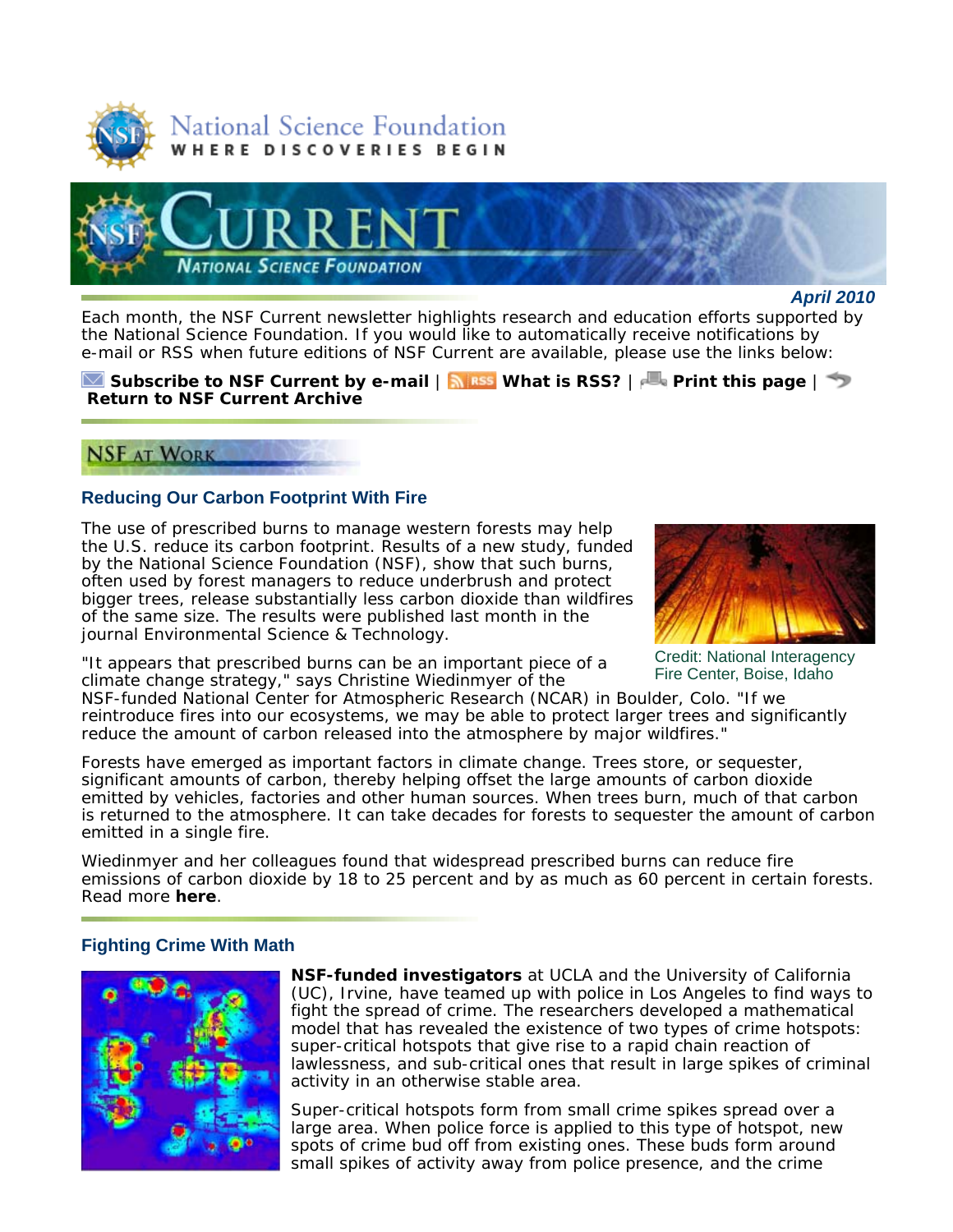Burglary hotspots in LA continues. Police action applied to sub-critical hotspots, on the other crime model. Credit: hand, is found to suppress crime, since the area surrounding the University of California hotspot is relatively stable.

One of the investigators, Andrea Bertozzi of UCLA, explains that the model can reveal which type of hotspot may be acting in a certain part of the city. "Policing actions directed at one type will have a very different effect than policing actions directed at the other type," she says.

George Tita of UC Irvine and Jeff Brantingham and Martin Short of UCLA also participated in the study. "Our model was originally built around a model for residential burglaries," explains Short. "However, based on real data, we believe the ideas in the analysis apply to a variety of crime types."

Read more about the work and watch videos of the mathematical simulations **here**.

## **Computing With Diamonds**

 use light, instead of electrons, to store and transmit information. NSF-funded investigators have recently discovered that the same physical process that gives some diamonds a stunning yellow color can also turn the sparkling gemstones into computing devices that

The team of scientists, led by Marko Loncar of **NSF's Nanoscale Science and Engineering Center (NSEC) at Harvard**, developed the new device based on tiny wires constructed from diamond crystals. The diamond contains nitrogen vacancy (NV) color centers formed when a nitrogen atom, which normally turns diamonds yellow, sits next to a vacant site. NV centers can function as registers in quantum computers, storing information as quantum bits, or qubits, in place of the normal magnetic bits found in standard computing systems.



Matrix of diamond nanowires with NV color centers emits stream of photons. Credit: Zina Deretsky, NSF

Although quantum computing has been an intriguing possibility for some time, the location of the color centers deep within the diamond crystal prevented transmission of information from one location to the other. Loncar, who is also an **NSF CAREER awardee**, explains: "What was missing was an interface that connects the nano-world of a color center with the macro-world of optical fibers and lenses." The new diamond nanowires greatly increase the probability that quantum computing may one day become a reality. Read more about this work **here**.

#### **NSF Dispatches Rapid Response Research Vessel to Chile**



DID YOU KNOW?

NSF-funded scientists aboard the research vessel *Melville* are undertaking an expedition to explore the rupture site of the recent 8.8-magnitude earthquake off the coast of Chile. The rapid response expedition is possible because the *Melville* had been conducting research in the Chilean coastal area when the earthquake struck.

An important aspect of the mission involves swath multibeam sonar mapping of the seafloor to produce detailed topographic maps. Data The research vessel *Melville* from measurements of the earthquake zone will be made public undertakes a rapid response soon after the research cruise ends, according to Julie Morris, mission to Chile. Credit: division director for ocean sciences at NSF. The researchers plan to<br>sion to Chile. Credit: compare the new data with pre-quake data obtained by German compare the new data with pre-quake data obtained by German SIO/UCSD scientists at the Leibniz Institute of Marine Sciences, with the goal of

finding changes caused by the earthquake rupture.

"We'd like to know if the genesis of the resulting tsunami was caused by direct uplift of the seabed along a fault, or by slumping from shaking of sediment-covered slopes," says research team member Dave Chadwell of the Scripps Institution of Oceanography at the University of California, San Diego. Daily updates from Chadwell and others on the research mission are available on the group's blog, **SIOSEARCH**. Read more about the project **here**.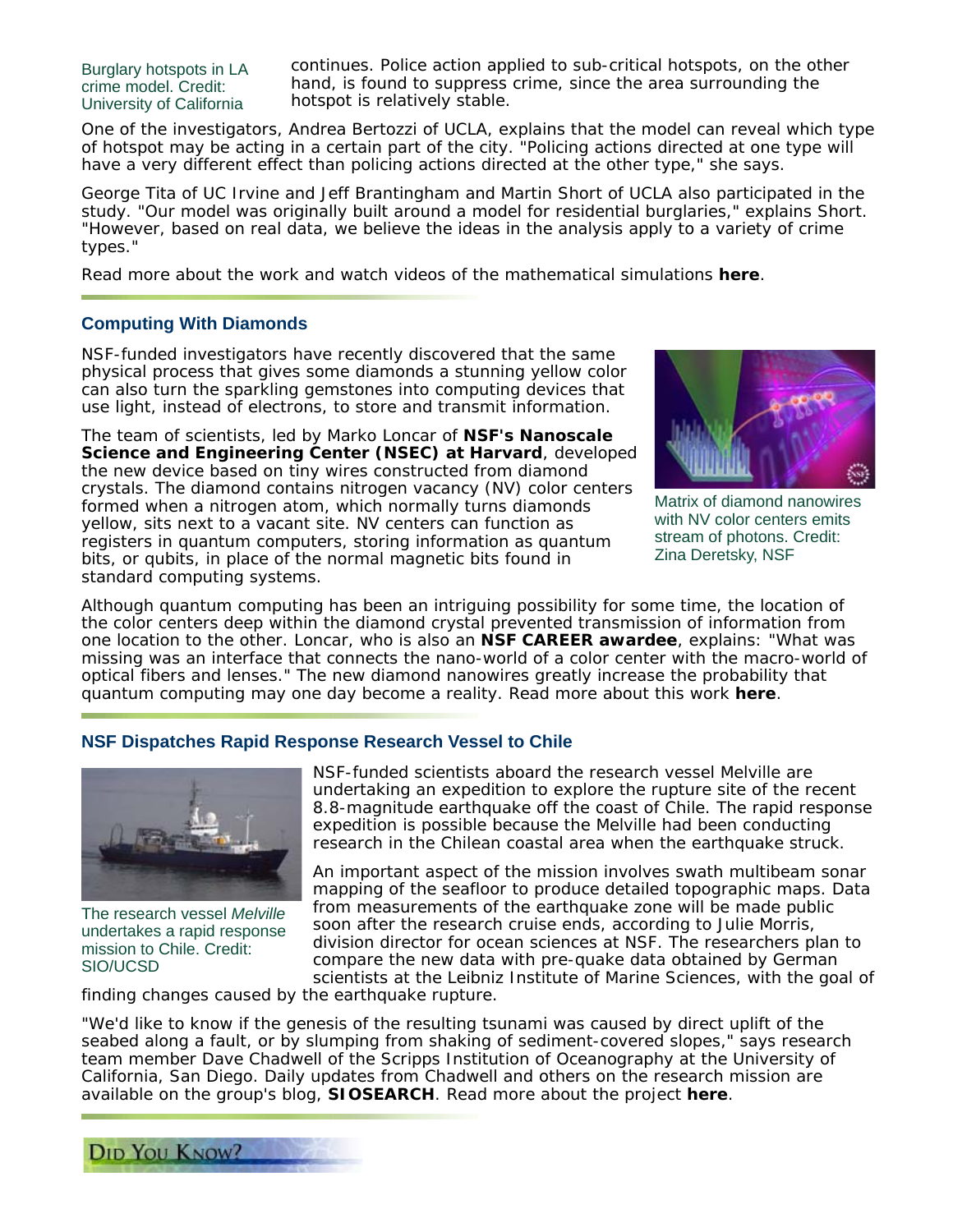On Feb. 19, 2010, NSF and the University of Southern California (USC) School of Cinematic Arts announced a new partnership designed to forge collaborations between scientists and entertainment scholars with the goal of producing materials that inspire and inform audiences about science and engineering concepts. The partnership establishes the Creative Science Studio, which will provide NSF-funded researchers with novel opportunities to create engaging and informative expositions of their work for the public. In addition, USC students will gain experience with complex and cutting-edge scientific concepts. "This novel and creative partnership will enlist the power of the entertainment media to inspire audiences to USC production area.<br>learn more about science and engineering," explains Thomas Kalil, deputy Credit: School of director for policy in the White House Office of Science and Technology Cinematic Arts, USC Policy. Read more about the innovative partnership **here**.



# **FACES OF NSF RESEARCH**

# **Social Networking Among Bacteria**



Bonnie Bassler. Credit: Princeton **University** 

Bonnie Bassler, **NSF-funded investigator** at Princeton University, is fascinated by the social lives of bacteria. She has discovered that bacteria communicate using a chemical language. Her realization, that these tiny organisms form a social network and communicate with each other using a process called quorum sensing, has transformed the way biologists think about bacteria and may one day lead to new types of antibiotics.

Quorum sensing begins when bacteria release small molecules into the surrounding medium. These molecules are detected by neighboring bacteria that are essentially able to "count" how many of their brethren are present by the type and strength of the chemical signal. Some chemical signals allow bacteria to talk only with neighbors just like them, while other molecules allow communication between bacterial species.

The ability of bacteria to count their numbers is crucial to their virulence. In order to infect a host organism, bacteria do not want to begin releasing

toxins too soon, and quorum sensing allows them to restrain their attack until enough of their numbers are present, so they have some hope of overcoming the host's immune system. Bassler has shown that this basic communication mechanism is common to some of the world's most virulent microbes, such as those responsible for cholera and plague.

Bassler's work in bacterial communication grew from her interest in finding out how information flows between the cells in the human body. Quorum sensing, she says, allows a colony of bacteria to act essentially like a multi-cellular organism. "If we can understand the rules or paradigms governing the process in bacteria," she says, "what we learn could hold true in higher organisms."

It seems appropriate that a scientist who is committed to understanding another species' communication methods would be devoted to communicating with her own species. Bassler is very involved in talking with the public about science and has developed a series of presentations for a lay audience, including one highly popular **TED lecture**. She also presented the **2009 Howard Hughes Holiday Lecture** for teachers and educators.

In addition, Bassler has worked with the Liz Lerman Dance Exchange to develop a traveling dance piece entitled **Ferocious Beauty Genome**, with the Baltimore Science Center on the permanent exhibit, "**Cells: the Universe Inside Us**," and with a whole host of other organizations including **NOVA scienceNOW**, **NPR** and others. To read more about Bassler's work, visit her **Web site**.

# **NSF IN THE NEWS**

**Climate Change Prediction Project Launched** (*United Press International* and *Scientific American*) NSF has teamed up with the U. S. Departments of Energy and Agriculture to develop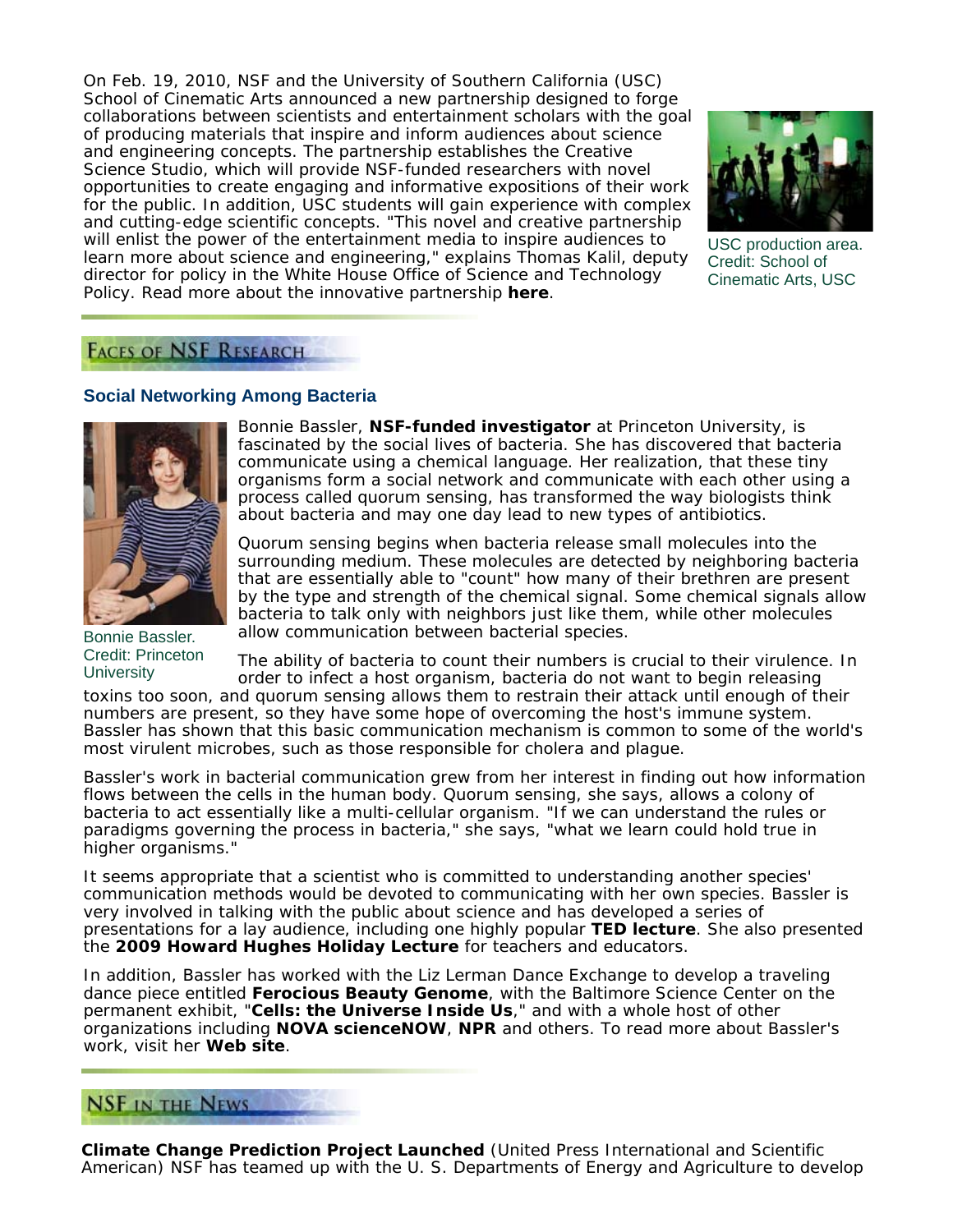higher-resolution computer models to better predict climate change and guide policy and decision makers.

**Modern Dogs Likely Descended From Middle Eastern Wolves** (*New York Times*, *NPR*, *ABC News* and others) By comparing DNA from dogs and wolves, NSF-funded researchers from UCLA have shown that domesticated dogs can be traced back to wolves living somewhere in the ancient Middle East.

**Plan to Fertilize Ocean With Iron Could Lead to Ecological Disaster** (*London Free Press*) Research partially funded by NSF has shown that adding iron to the ocean to halt global warming encourages the growth of toxic algae. Iron doubles the amount of toxin produced, threatening other marine life.

**AIDS Virus Can Hide in Bone Marrow** (*Associated Press*) The AIDS virus can hide in bone marrow, avoiding drugs and surfacing later to cause illness, according to research partially funded by NSF.

**Language DVDs Don't Promote Learning in Kids** (*The Guardian*) A new study, funded by NSF, has shown that exposing young children to vocabulary-building DVDs does not improve language skills.

# THE RIPPLE EFFECT

#### **Improving the Quality of Disabled Americans' Lives Through Technology**

The Census Bureau estimates that twenty percent of Americans have some type of disability, about half of which are considered severe. With an aging population, that percentage is expected to rise over the coming decades.

The **Quality of Life Technology (QoLT) Center**, an NSF Engineering Research Center jointly managed by Carnegie Mellon University and the University of Pittsburgh, is working to turn cutting-edge discoveries in computing, engineering, robotics and other fields into new devices and tools that can improve disabled peoples' lives.

In March, **NSF announced** a **\$1.5 million Innovation Award** to the QoLT Center to help start-up companies affiliated with the center move these new technologies to the marketplace. The new advances will help millions of Americans continue to be productive and successful members of society.



Portion of child's<br>jawbone of ancestor of be.

## **What Does It Mean to Be Human?**

A new exhibit that explores what it means to be human has recently opened at the Museum of Natural History at the Smithsonian Institution in Washington, D.C. The exhibit, partially funded by NSF, provides detailed and up-to-date research findings of the Human Origins Initiative at the Smithsonian.

The initiative's goal is to explore the universal human story over a broad *Ardipithecus*, a time scale and to stimulate new research that will deepen our recently discovered understanding of what makes us unique as a species and how we came to recently discovered be.

humans. Credit: For more information, explore the exhibit's **Web site**. Tim White.

## **Ten Years of Extending the Wireless Frontier Into Public Service**

This winter marked the tenth anniversary of the **High Performance Wireless Research and Education Network (HPWREN)**, a wireless technologies research platform managed by the University of California, San Diego. Centered in California's San Diego, Riverside and Imperial counties and supported by NSF, HPWREN looks into ways wireless technologies can better serve academic researchers and the broader public.



**HPWREN** investigators mount

In addition to linking up academic institutions ranging from elementary